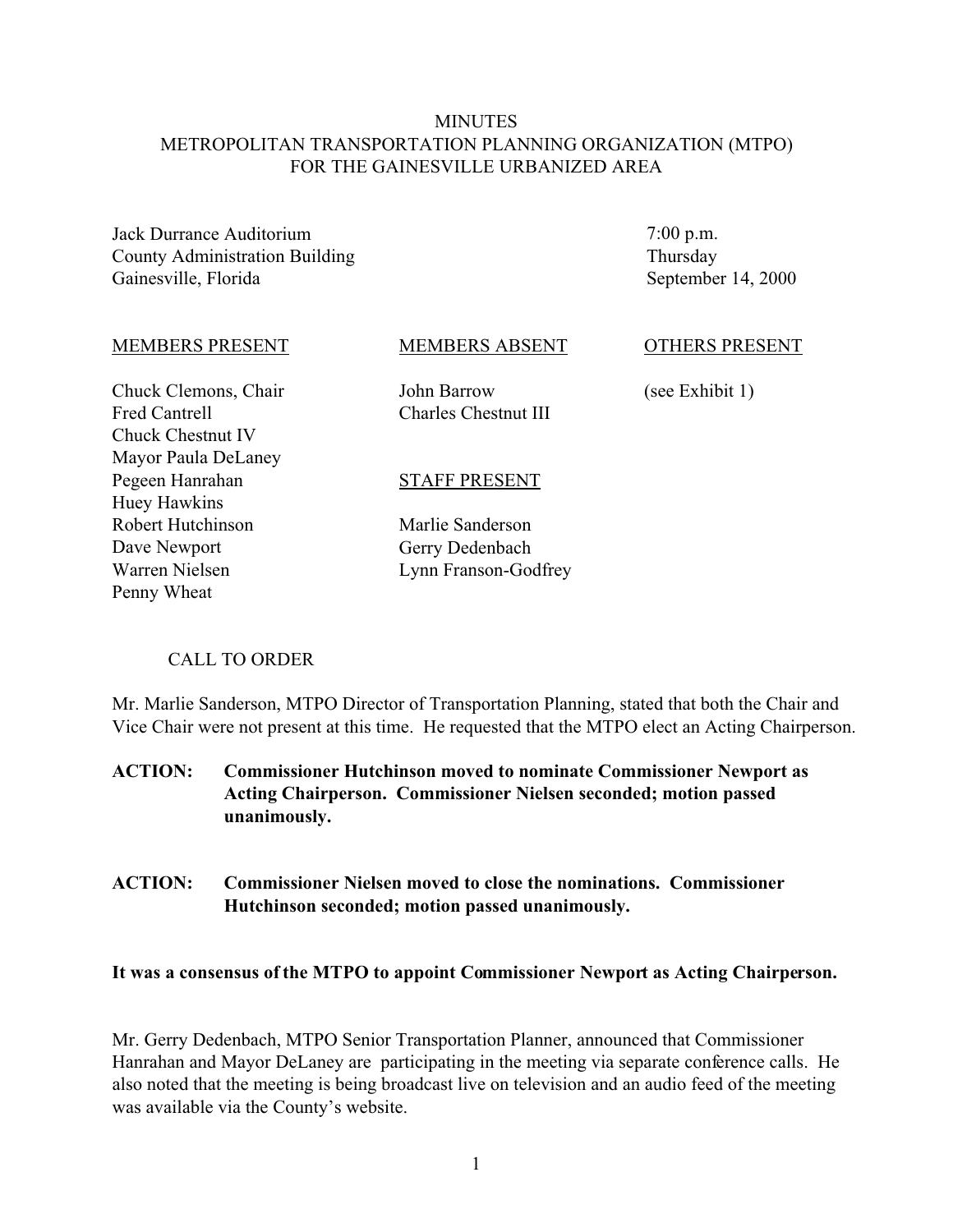# I. APPROVAL OF THE MEETING AGENDA AND CONSENT AGENDA

# **ACTION: Commissioner Hutchinson moved to approve the meeting agenda and the consent agenda. Commissioner Nielsen seconded; motion passed unanimously.**

Commissioner Wheat presented an award to Ms. Shirley Conroy on behalf of the Alachua County Transportation Disadvantaged (TD) Coordinating Board for her dedicated and outstanding service to the TD program in Alachua County.

## II. LONG RANGE TRANSPORTATION PLAN - YEAR 2020 NEEDS PLAN PUBLIC HEARING

# A. WELCOME AND OPENING REMARKS

Mr. Sanderson stated that, at tonight's meeting, the MTPO is conducting a public hearing on the update of the community's long range transportation plan. He said that, at the conclusion of tonight's public hearing, the MTPO will be asked to select a preferred future land use concept and adopt a list of needed projects.

# B. PROPOSED LAND USE PLAN ALTERNATIVES/NEEDS PLAN

Mr. Whit Blanton, Renaissance Planning Group (RPG) Vice President, made a presentation concerning the proposed land use plan alternatives and their associated needs plan projects and answered questions.

# C. PUBLIC COMMENTS AND QUESTIONS

Acting Chair Newport opened the public comment period on the Year 2020 Needs Plan.

The following persons spoke concerning the Year 2020 Needs Plan:

| Anne Barkdoll          | Thomas Fay        | David Ostroff        | Glen Smerage            |
|------------------------|-------------------|----------------------|-------------------------|
| <b>Marilyn Bates</b>   | Tom Fox           | <b>Chandler Otis</b> | Cindy Smith             |
| Sherri Boyd            | Rae Marie Gilbert | Kris Pagenkopf       | Ellie Sommer            |
| Mike Byerly            | David Godfrey     | Mimmi Pappas         | <b>Ruth Steiner</b>     |
| Kathy Cantwell         | Eddie Grabowski   | <b>Robert Pearce</b> | <b>Bill Summerhill</b>  |
| J.M. Carr              | Wade Hampton      | Tony Porter          | David Welch             |
| Jim Chaney             | Curtis Harper     | Ben Rowe             | Charles Willett         |
| David Coffey           | Paul Hoffheim     | <b>Bob Rowe</b>      | Dick Williams           |
| Allen DeLaney          | Doug Hornbeck     | Paul Ruppert         | <b>Richard Williams</b> |
| <b>Sally Dickinson</b> | Clyde Kiker       | Phyllis Saarinen     | Joseph Wilson           |
| <b>Arnall Downs</b>    | Lee McSherry      | <b>Steve Schell</b>  | Vam York                |
|                        |                   |                      |                         |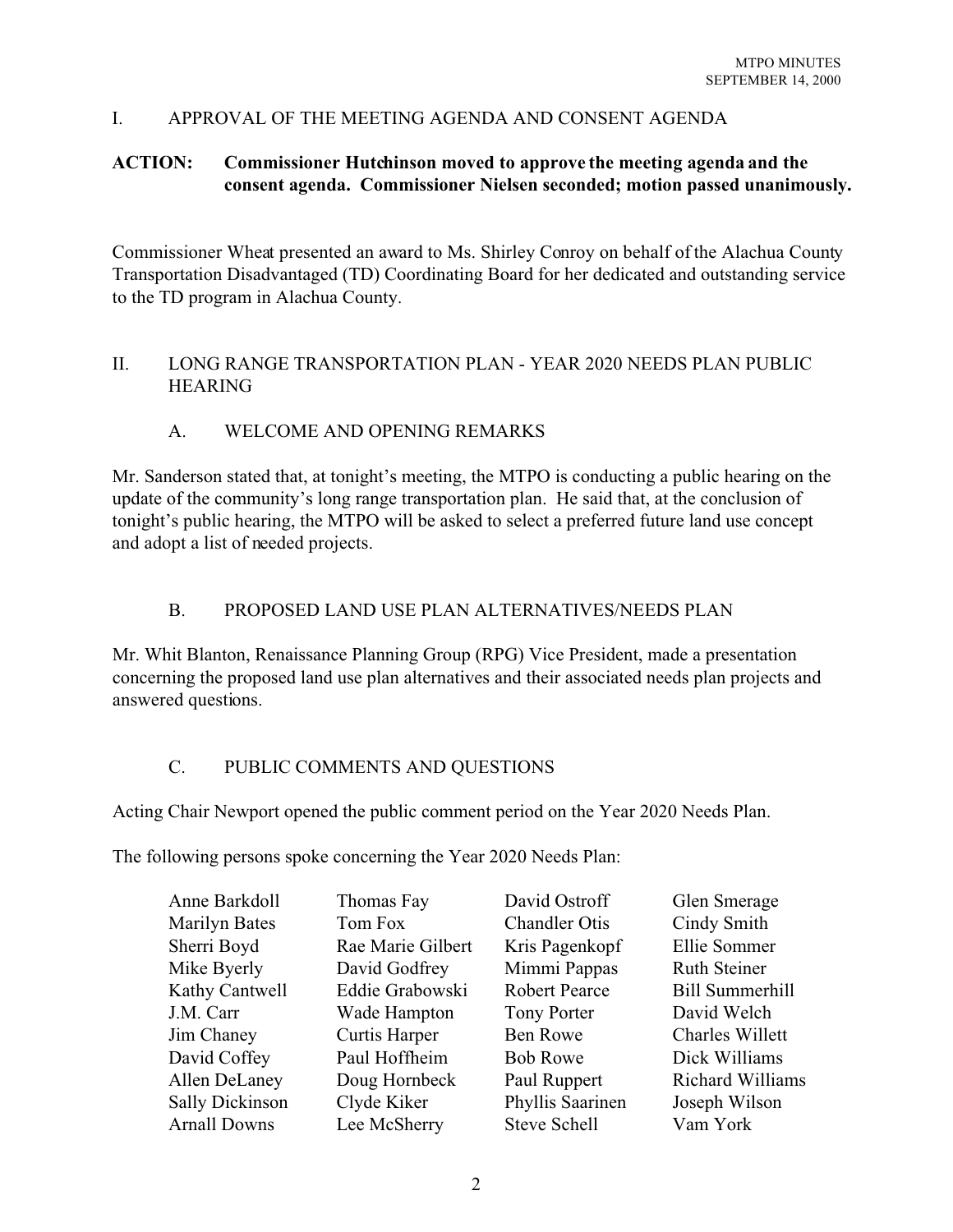# D. CLOSE PUBLIC HEARING AND OPEN REGULAR BUSINESS MEETING

Acting Chair Newport closed the public hearing at 10:10 p.m. and stated that the meeting will reconvene after a short recess.

Acting Chair Newport called the meeting to order at 10:25 p.m.

# III. BUTLER PLAZA EXPANSION TRAFFIC ANALYSIS

Mr. Blanton made a presentation concerning the Butler Plaza expansion traffic analysis and answered questions.

- **ACTION: Commissioner Clemons moved to recommend that the MTPO continue with plans to construct SW 62nd Boulevard and SW 24th Avenue in accordance with the currently adopted priorities in the MTPO's adopted Long Range Transportation Plan. Commissioner Nielsen seconded.**
- **AMENDMENT: Commissioner Hutchinson moved to amend the motion to include an acknowledgment that the cost of these roads will be partially or completely paid for by private developers and/or the University of Florida or other outside sources. Commissioner Nielsen seconded.**

Mr. Mike Byerly spoke concerning the proposed amendment.

**During discussion on the amendment, a roll call vote was requested. The results were as follows:**

|                              | CITY       |                                | COUNTY     |
|------------------------------|------------|--------------------------------|------------|
| <b>Commissioner Chestnut</b> | <b>Yes</b> | <b>Commissioner Clemons</b>    | Yes        |
| <b>Mayor DeLaney</b>         | No.        | <b>Commissioner Hutchinson</b> | <b>Yes</b> |
| <b>Commissioner Hanrahan</b> | Yes        | <b>Commissioner Newport</b>    | <b>Yes</b> |
| <b>Commissioner Nielsen</b>  | Yes        | <b>Commissioner Wheat</b>      | <b>Yes</b> |

**Amendment passed seven to one.**

#### **ACTION ON ORIGINAL MOTION AS AMENDED:**

**Commissioner Clemons moved to recommend that the MTPO continue with plans to construct SW 62nd Boulevard and SW 24th Avenue in accordance with the currently adopted priorities in the MTPO's adopted Long Range Transportation Plan and to acknowledge that the cost of these roads will be partially or completely paid for by private developers and/or the University of Florida or other outside sources. Commissioner Nielsen seconded.**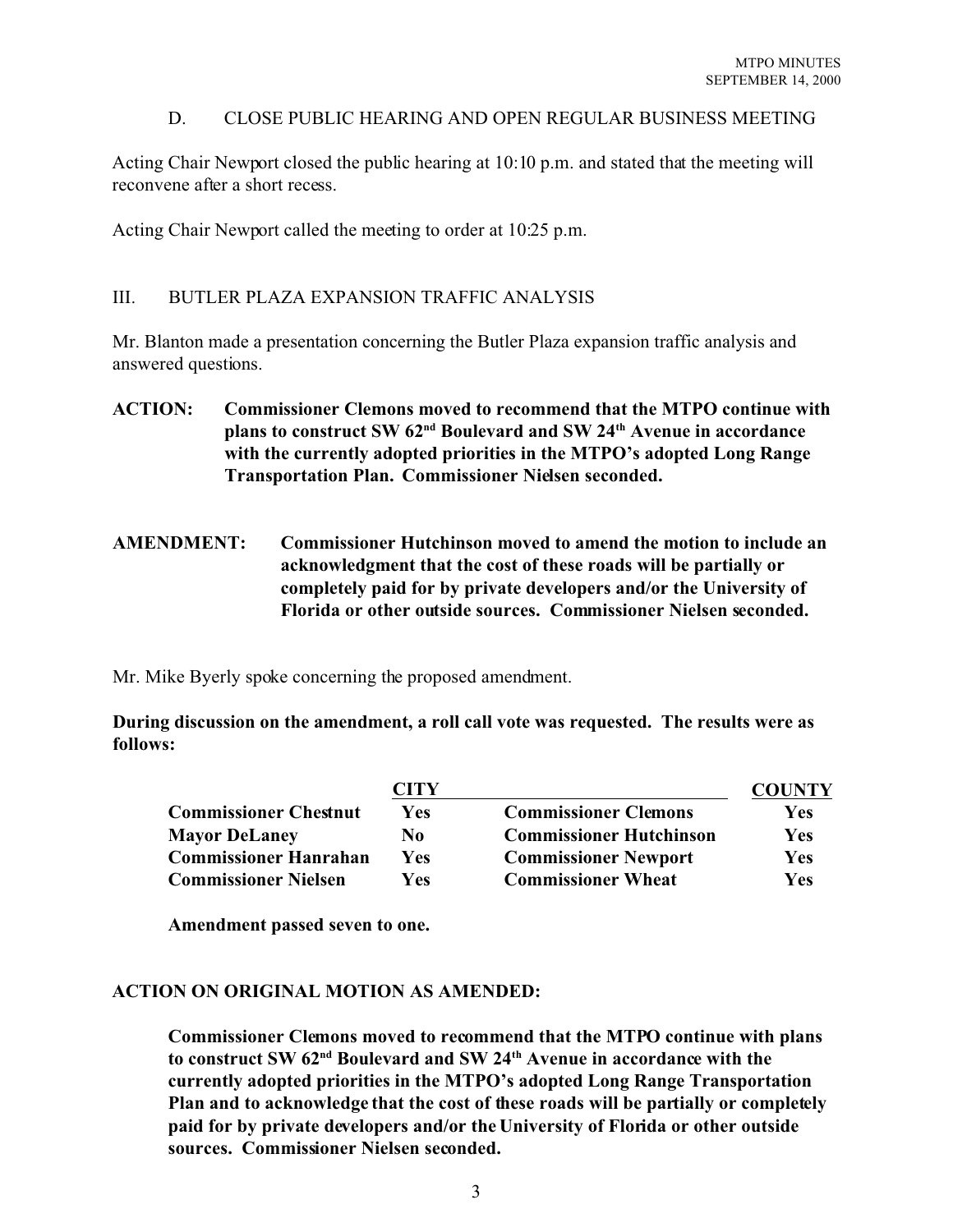The following individuals spoke concerning the proposed motion:

David Welch Mike Byerly Bob Reller

**During discussion on the motion, a roll call vote was requested. The results were as follows:**

|                              | CITY       |                                | <b>COUNTY</b> |
|------------------------------|------------|--------------------------------|---------------|
| <b>Commissioner Chestnut</b> | Yes        | <b>Commissioner Clemons</b>    | <b>Yes</b>    |
| <b>Mayor DeLaney</b>         | <b>Yes</b> | <b>Commissioner Hutchinson</b> | <b>Yes</b>    |
| <b>Commissioner Hanrahan</b> | <b>Yes</b> | <b>Commissioner Newport</b>    | <b>Yes</b>    |
| <b>Commissioner Nielsen</b>  | <b>Yes</b> | <b>Commissioner Wheat</b>      | No            |

**Motion passed seven to one.**

A member of the MTPO noted that it was quite late in the evening and questioned whether the meeting should continue.

**It was a consensus of the MTPO to discuss agenda item IV.**

#### IV. YEAR 2020 LAND USE ALTERNATIVE AND NEEDS PLAN

- **ACTION: Commissioner Hutchinson moved to approve the Town/Village Center concept. Commissioner Clemons seconded.**
- **AMENDMENT: Commissioner Wheat moved to amend the motion to add the phrase "with a focus on developing density and changing land use and development practices along key transportation corridors to be determined." Mayor DeLaney seconded.**

A member of the MTPO asked whether the original motion and the amendment could be combined.

#### **It was a consensus of the MTPO to combine the original motion and the amendment.**

The following individuals spoke concerning the proposed motion:

Anne Barkdoll Thomas Fay

#### **Commissioner Clemons called the question. Question call passed unanimously.**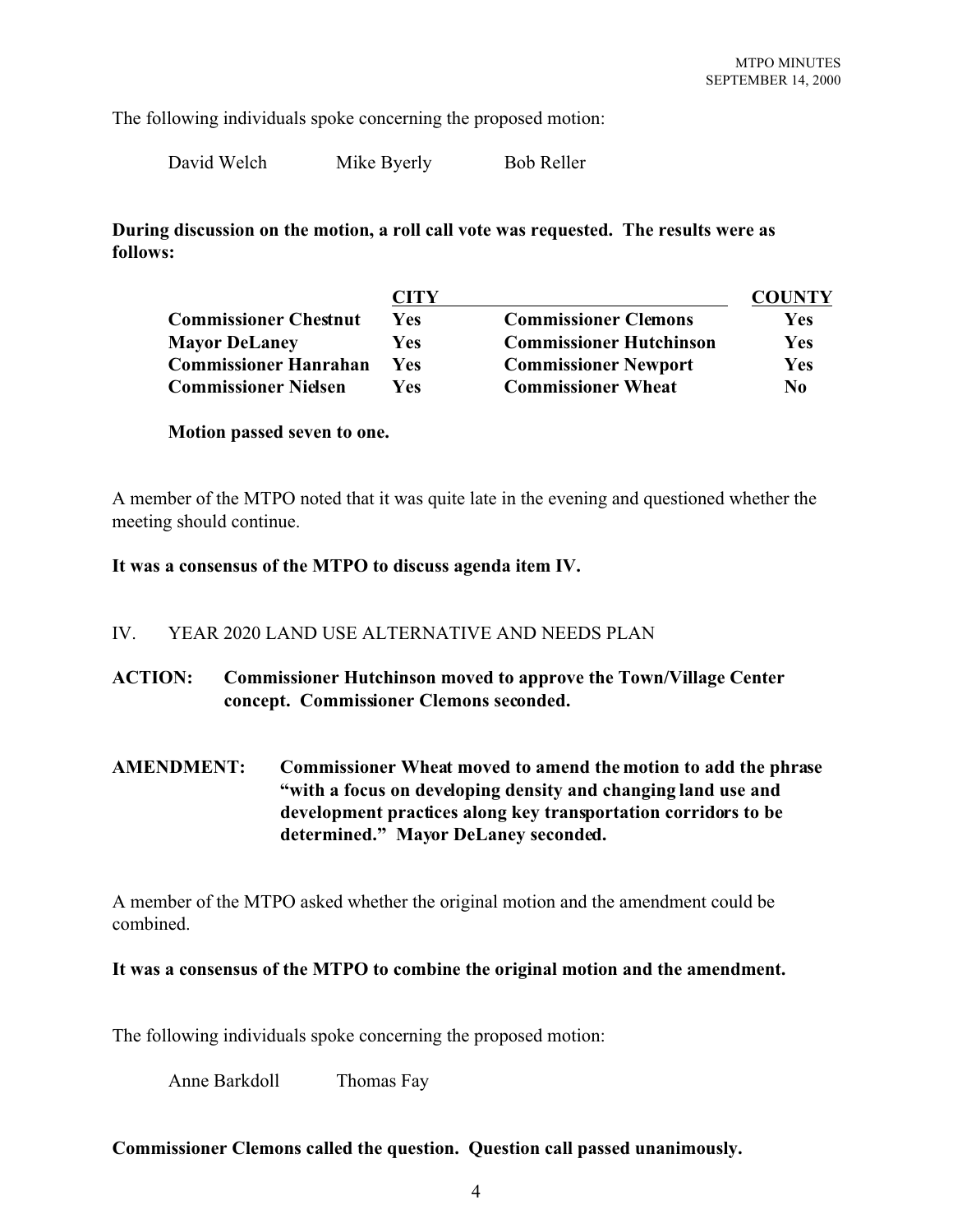**ACTION: Commissioner Hutchinson moved to approve the Town/Village Center concept with a focus on developing density and changing land use and development practices along key transportation corridors to be determined. Commissioner Clemons seconded.**

**A roll call vote was requested. The results were as follows:**

|                              | CITY       |                                |                |
|------------------------------|------------|--------------------------------|----------------|
| <b>Commissioner Chestnut</b> | <b>Yes</b> | <b>Commissioner Clemons</b>    | N <sub>0</sub> |
| <b>Mayor DeLaney</b>         | <b>Yes</b> | <b>Commissioner Hutchinson</b> | <b>Yes</b>     |
| <b>Commissioner Hanrahan</b> | No         | <b>Commissioner Newport</b>    | <b>Yes</b>     |
| <b>Commissioner Nielsen</b>  | Yes        | <b>Commissioner Wheat</b>      | No             |

**Motion failed.**

**ACTION: Commissioner Hutchinson moved to defer discussion of this agenda item and the remainder of the agenda items to the October 12 MTPO meeting. Commissioner Chestnut seconded; motion passed unanimously.**

 $\overline{\phantom{a}}$  , and the contract of the contract of the contract of the contract of the contract of the contract of the contract of the contract of the contract of the contract of the contract of the contract of the contrac

## ADJOURNMENT

The meeting was adjourned at 12:15 a.m.

Date Robert Hutchinson Secretary/Treasurer

\\Mike\public\em01\mtpo\minutes\SEP14.WPD